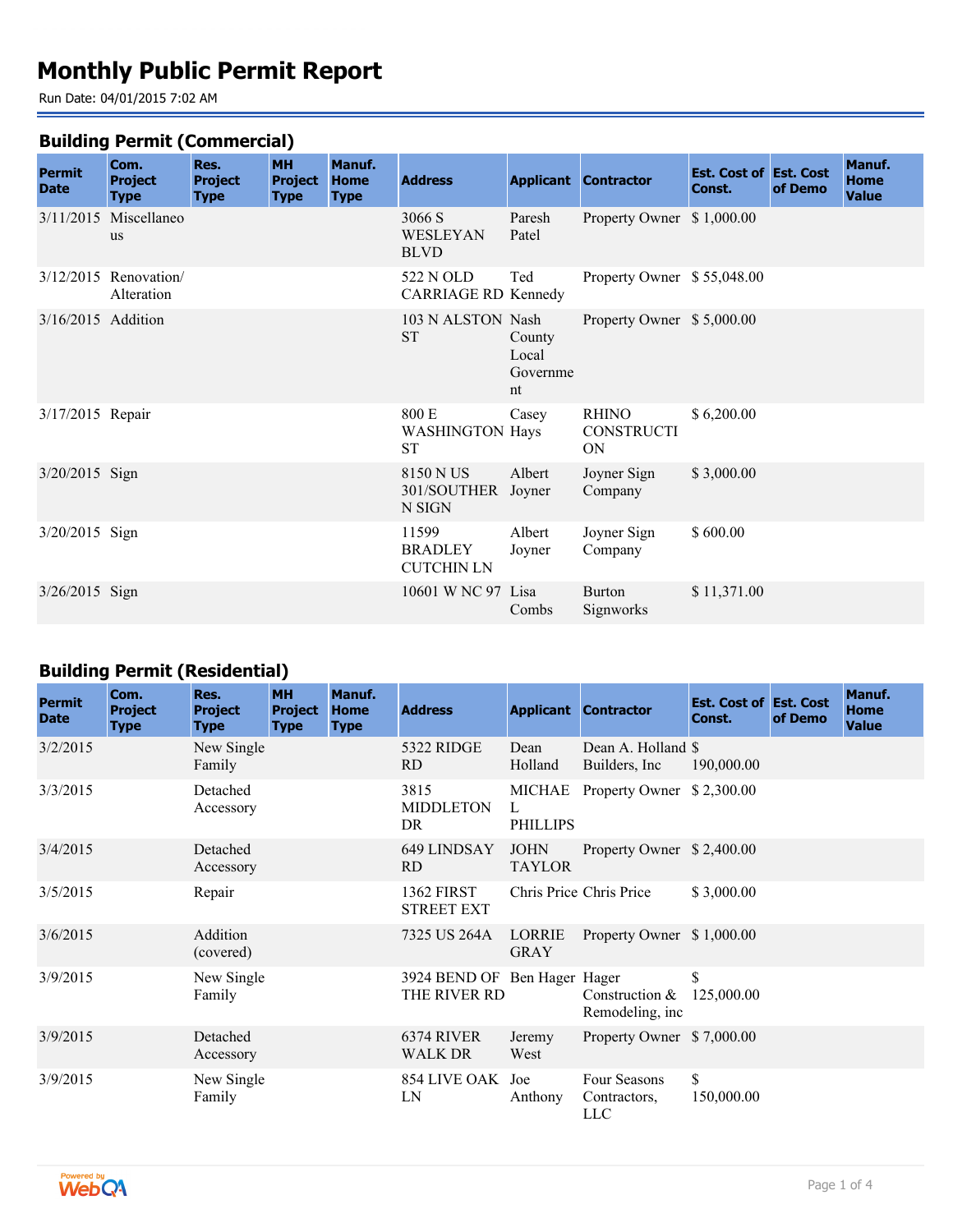# **Building Permit (Residential)**

| <b>Permit</b><br><b>Date</b> | Com.<br><b>Project</b><br><b>Type</b> | Res.<br><b>Project</b><br><b>Type</b> | <b>MH</b><br><b>Project</b><br><b>Type</b> | Manuf.<br><b>Home</b><br><b>Type</b> | <b>Address</b>                          |                               | <b>Applicant Contractor</b>                       | <b>Est. Cost of Est. Cost</b><br>Const. | of Demo | Manuf.<br><b>Home</b><br><b>Value</b> |
|------------------------------|---------------------------------------|---------------------------------------|--------------------------------------------|--------------------------------------|-----------------------------------------|-------------------------------|---------------------------------------------------|-----------------------------------------|---------|---------------------------------------|
| 3/11/2015                    |                                       | Renovation<br>/Alteration             |                                            |                                      | <b>RD</b>                               | P.<br><b>DANIEL</b>           | 4693 WOMBLE RONALD Property Owner \$25,000.00     |                                         |         |                                       |
| 3/12/2015                    |                                       | Detached<br>Accessory                 |                                            |                                      | 921<br>STILLBROOK Burris<br><b>CT</b>   | David                         | <b>Colony Homes</b><br>of Rocky<br>Mount, LLC     | \$31,500.00                             |         |                                       |
| 3/12/2015                    |                                       | Miscellane<br>ous                     |                                            |                                      | 619 S PINE ST                           | Ervin<br>Rogers               | To Your Rescue \$3,600.00<br>Home Repair          |                                         |         |                                       |
| 3/12/2015                    |                                       | Miscellane<br>ous                     |                                            |                                      | 617 S PINE ST                           | Ervin<br>Rogers               | To Your Rescue \$3,600.00<br>Home Repair          |                                         |         |                                       |
| 3/13/2015                    |                                       | Detached<br>Accessory                 |                                            |                                      | 6870 S OLD<br><b>CARRIAGE RD Burris</b> | David                         | Colony Homes<br>of Rocky<br>Mount, LLC            | \$55,000.00                             |         |                                       |
| 3/13/2015                    |                                       | New Single<br>Family                  |                                            |                                      | 499 HUNTERS Dean<br>POINTE RD           | Holland                       | Dean A. Holland \$<br>Builders, Inc.              | 202,000.00                              |         |                                       |
| 3/16/2015                    |                                       | New Single<br>Family                  |                                            |                                      | 4766 JOYNER<br><b>RD</b>                | Rick D.<br>Cockrell           | Ricky D.<br>Cockrell                              | S<br>275,000.00                         |         |                                       |
| 3/16/2015                    |                                       | Detached<br>Accessory                 |                                            |                                      | 4766 JOYNER<br><b>RD</b>                | Rick D.<br>Cockrell           | Ricky D.<br>Cockrell                              | \$40,000.00                             |         |                                       |
| 3/16/2015                    |                                       | Addition<br>(covered)                 |                                            |                                      | 5869 DEANS<br><b>ST</b>                 | <b>JOHN</b><br>WELLER         | JOHN WELLER \$17,000.00                           |                                         |         |                                       |
| 3/16/2015                    |                                       | New Single<br>Family                  |                                            |                                      | 897 CORI CT                             | Jason<br>Reams                | Jason D. Reams \$                                 | 250,000.00                              |         |                                       |
| 3/17/2015                    |                                       | New Single<br>Family                  |                                            |                                      | 3863 WOMBLE JOE<br>RD                   | Y                             | Four Seasons<br>ANTHON Contractors,<br><b>LLC</b> | \$<br>300,000.00                        |         |                                       |
| 3/17/2015                    |                                       | Addition<br>(covered)                 |                                            |                                      | 4096<br><b>ASHBROOK</b><br>RD           | Gerald<br>Smith               | Property Owner \$1,500.00                         |                                         |         |                                       |
| 3/19/2015                    |                                       | Addition<br>(covered)                 |                                            |                                      | 5376 S NC 231                           | <b>TRACY</b><br><b>STONE</b>  | Property Owner \$10,000.00                        |                                         |         |                                       |
| 3/19/2015                    |                                       | Detached<br>Accessory                 |                                            |                                      | <b>1108 DUCK</b><br>POND RD             | Frankie<br>Rice               | Rice<br>Construction,<br>Inc., G.F.               | \$38,000.00                             |         |                                       |
| 3/19/2015                    |                                       | Open<br>Shelter<br>Detached           |                                            |                                      | 3936<br><b>BAYBROOK</b><br><b>RD</b>    | Gene<br>Piotrkows<br>ki       | Gene<br>Piotrkowski                               | \$5,300.00                              |         |                                       |
| 3/19/2015                    |                                       | Repair                                |                                            |                                      | 7926<br><b>BRIDGEVIEW</b><br>RD.        | <b>DENISE</b><br><b>SYKES</b> | Ram Jack, LLC \$3,300.00                          |                                         |         |                                       |
| 3/20/2015                    |                                       | Renovation<br>/Alteration             |                                            |                                      | 13919 OLD<br><b>SMITHFIELD</b><br>RD    |                               | Alan Stone Glenn Alan<br>Stone                    | \$30,000.00                             |         |                                       |
| 3/20/2015                    |                                       | Addition<br>(covered)                 |                                            |                                      | 2386<br><b>WOLLETT</b><br>MILL RD       | Frank<br><b>Brown</b>         | Franks Home<br>Place                              | \$8,000.00                              |         |                                       |
| 3/20/2015                    |                                       | New Single<br>Family                  |                                            |                                      | 7769<br>MICHELLE RD Williams            | David                         | Williams Pointe \$90,000.00<br>Partners           |                                         |         |                                       |

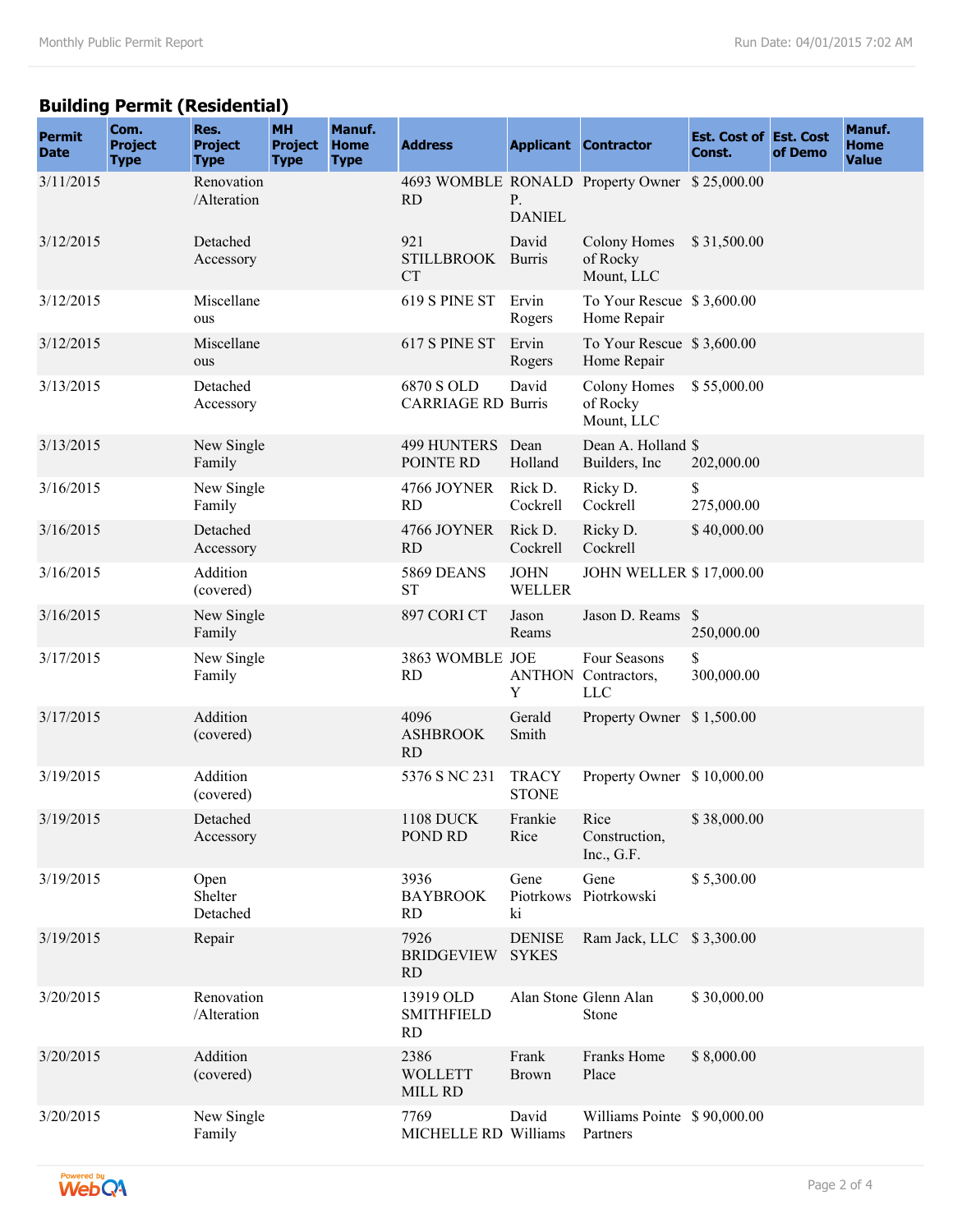# **Building Permit (Residential)**

| <b>Permit</b><br><b>Date</b> | Com.<br><b>Project</b><br><b>Type</b> | Res.<br><b>Project</b><br><b>Type</b> | <b>MH</b><br><b>Project</b><br><b>Type</b> | Manuf.<br><b>Home</b><br><b>Type</b> | <b>Address</b>                             |                                       | <b>Applicant Contractor</b>                          | <b>Est. Cost of Est. Cost</b><br>Const. | of Demo | Manuf.<br><b>Home</b><br><b>Value</b> |
|------------------------------|---------------------------------------|---------------------------------------|--------------------------------------------|--------------------------------------|--------------------------------------------|---------------------------------------|------------------------------------------------------|-----------------------------------------|---------|---------------------------------------|
| 3/20/2015                    |                                       | New Single<br>Family                  |                                            |                                      | 7774<br>MICHELLE RD Williams               | David                                 | Williams Pointe \$85,000.00<br>Partners              |                                         |         |                                       |
| 3/24/2015                    |                                       | Addition<br>(covered)                 |                                            |                                      | 215 WINDY<br><b>OAK DR</b>                 | <b>JAN</b><br><b>MARTIN</b>           | Carolina Custom \$28,000.00<br>Builders, Inc.        |                                         |         |                                       |
| 3/24/2015                    |                                       | New Single<br>Family                  |                                            |                                      | 7910 CREECH<br>RD                          | <b>KIRTON</b>                         | KEVIN R KB Building $&$<br>Development<br><b>LLC</b> | $\mathbb{S}$<br>130,000.00              |         |                                       |
| 3/25/2015                    |                                       | Detached<br>Accessory                 |                                            |                                      | 4810 MIKE LN Richard                       | Williams                              | Occupant                                             | \$13,000.00                             |         |                                       |
| 3/26/2015                    |                                       | New Single<br>Family                  |                                            |                                      | 3320<br><b>BUFFALOE</b><br><b>RIDGE CT</b> | Joe<br>Anthony                        | Four Seasons<br>Contractors,<br><b>LLC</b>           | $\mathbb{S}$<br>160,000.00              |         |                                       |
| 3/26/2015                    |                                       | Swimming<br>Pool                      |                                            |                                      | 11061<br><b>EDWARDS RD Mills</b>           | Timothy                               | <b>Rising Sun</b><br>Pools,<br>Incorporated          | \$40,000.00                             |         |                                       |
| 3/26/2015                    |                                       | Detached<br>Accessory                 |                                            |                                      | 5234 BAKER<br><b>RD</b>                    | Ben Hager Hager                       | Construction &<br>Remodeling, inc                    | \$19,500.00                             |         |                                       |
| 3/27/2015                    |                                       | Detached<br>Accessory                 |                                            |                                      | 3998<br><b>BAYBROOK</b><br><b>RD</b>       | Ben Hager Hager                       | Construction &<br>Remodeling, inc                    | \$18,000.00                             |         |                                       |
| 3/27/2015                    |                                       | New Single<br>Family                  |                                            |                                      | 381 N PINE ST                              | Erader<br>Mills                       | Erader Mills                                         | \$67,000.00                             |         |                                       |
| 3/27/2015                    |                                       | Detached<br>Accessory                 |                                            |                                      | 509 S BODDIE<br><b>ST</b>                  | Anthony<br>C. Silveri<br>$\mathbf{I}$ | Property Owner \$21,000.00                           |                                         |         |                                       |

#### **Demolition**

| <b>Permit</b><br><b>Date</b> | Com.<br><b>Project</b><br><b>Type</b> | Res.<br><b>Project</b><br><b>Type</b> | <b>MH</b><br><b>Project</b><br><b>Type</b> | Manuf.<br><b>Home</b><br><b>Type</b> | <b>Address</b>                               | <b>Applicant</b>               | <b>Contractor</b>       | <b>Est. Cost of Est. Cost</b><br>Const. | of Demo  | <b>Manuf.</b><br><b>Home</b><br><b>Value</b> |
|------------------------------|---------------------------------------|---------------------------------------|--------------------------------------------|--------------------------------------|----------------------------------------------|--------------------------------|-------------------------|-----------------------------------------|----------|----------------------------------------------|
| 3/4/2015                     |                                       |                                       |                                            |                                      | 1423<br><b>FREDERICK</b><br><b>COOPER LN</b> | Wayne<br>Moore                 | <b>Property Owner</b>   |                                         | \$300.00 |                                              |
| 3/9/2015                     |                                       |                                       |                                            |                                      | 3352<br><b>TAYLORS STO Cutchin</b>           | Travis                         | Mobileville<br>USA Inc. |                                         | \$500.00 |                                              |
| 3/20/2015                    |                                       |                                       |                                            |                                      | 7105 S NC 58                                 | L TERRY Langley<br>LANGLE<br>Y | MICHAE Michael Terry    |                                         | \$500.00 |                                              |

#### **Manufactured Home Permit**

| <b>Permit</b><br><b>Date</b> | Com.<br><b>Project</b><br><b>Type</b> | Res.<br><b>Project</b><br><b>Type</b> | <b>MH</b><br><b>Project</b><br><b>Type</b> | Manuf.<br><b>Home</b><br><b>Type</b> | <b>Address</b>                      |                       | <b>Applicant Contractor</b>    | <b>Est. Cost of Est. Cost</b><br>Const. | of Demo | Manuf.<br><b>Home</b><br><b>Value</b> |
|------------------------------|---------------------------------------|---------------------------------------|--------------------------------------------|--------------------------------------|-------------------------------------|-----------------------|--------------------------------|-----------------------------------------|---------|---------------------------------------|
| 3/4/2015                     |                                       |                                       | HUD                                        | Singlewid 7718<br>e                  | <b>PREACHER</b><br><b>JOYNER RD</b> | Tim<br>Richardso<br>n | Jackie Waddell<br>M.Hm. Movers |                                         |         | \$40,000.00                           |